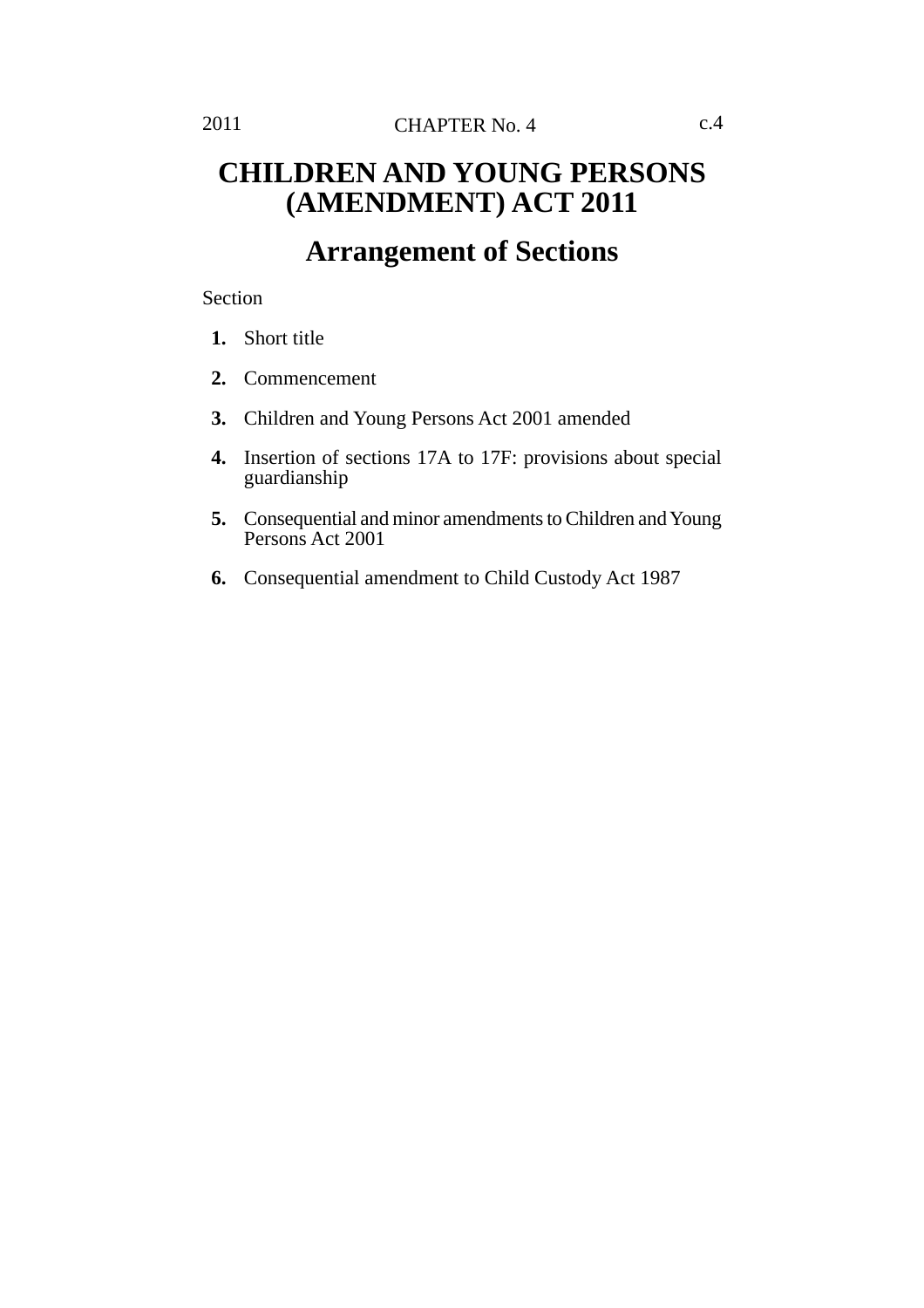

**Jule of Ham Signed in Tynwald: 21st June 2011**<br> **10 In Wit** Freceived Royal Assent: 21st June 20 Received Royal Assent:21st June 2011 Announced to Tynwald:21st June 2011 to Wit

## **AN ACT**

to provide for the making of special guardianship orders; to make minor amendments to the Children and Young Persons Act 2001 in respect of guardianship; and for connected purposes.

**BE IT ENACTED by the Queen's Most Excellent Majesty, by** and with the advice and consent of the Council and Keys in Tynwald assembled, and by the authority of the same, as follows:—

1. The short title of this Act is the Children and Young Persons Short title (Amendment) Act 2011.

2. (1) This Act, other than section 1 and this section, comes commencement into operation on such day or day as the Department of Social Care may by order appoint.

(2) An order under subsection (1) may make such consequential, incidental, transitional and transitory provision as appears to the Department to be necessary or expedient.

(3) Before making an order under subsection (1) the Department must consult the Deemsters.

**3.** The Children and Young Persons Act 2001 is amended in Children and Young accordance with sections 4 and 5.

Persons Act 2001 amended

[c.20]

**4.** After section 17 insert — Insertion of sections

17A to 17F: provisions about special guardianship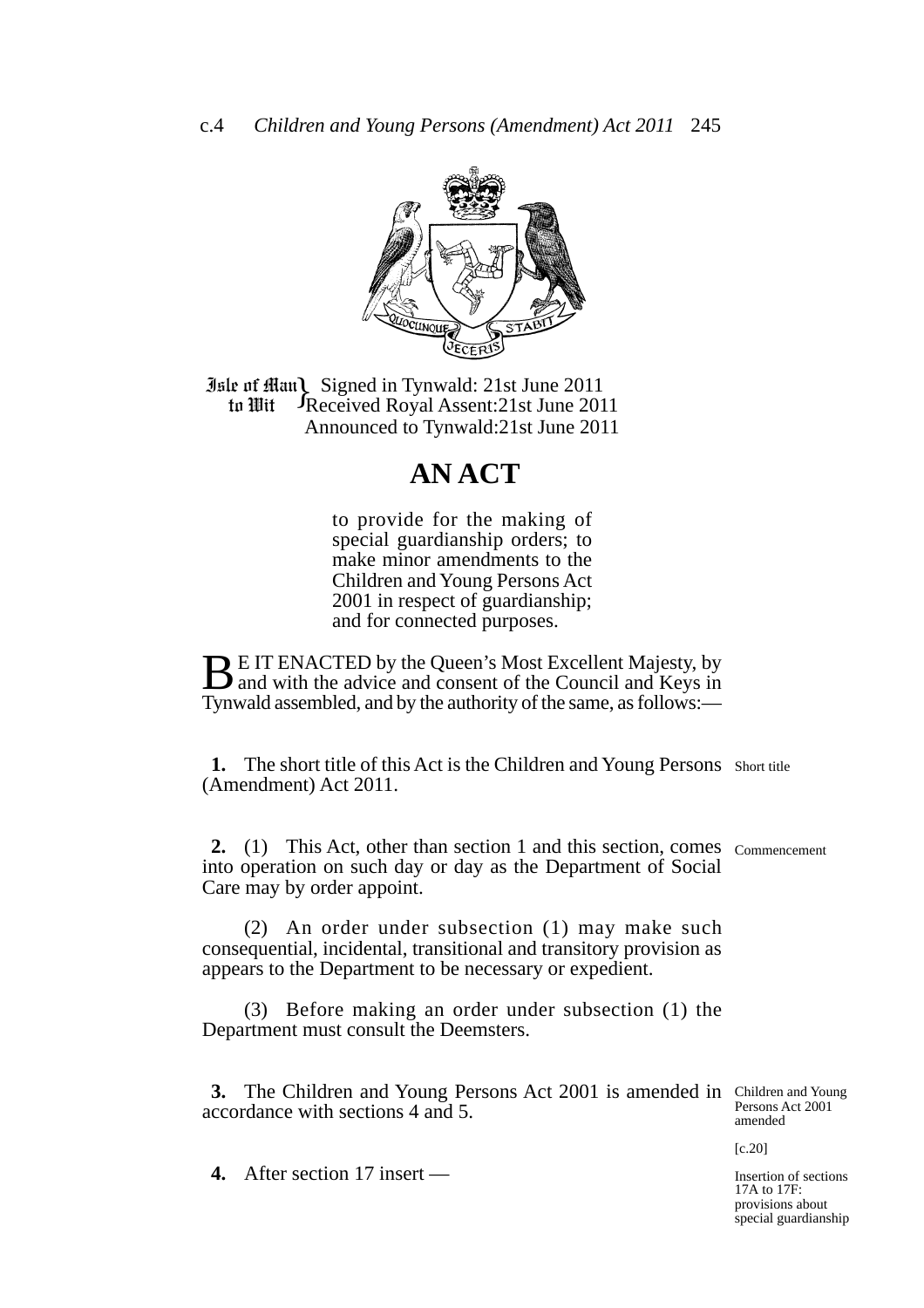**17A.** (1) A "special guardianship order" is an order appointing one or more individuals to be a child's "special guardian" (or special guardians). "Special guardianship orders

P1989/41/ 14A

(2) A special guardian —

- (a) shall be aged 18 or over; and
- (b) may not be a parent of the child in question,

and subsections (3) to (6) are to be read in that light.

(3) The court may make a special guardianship order with respect to any child on the application of an individual who  $-$ 

- (a) is entitled to make such an application with respect to the child; or
- (b) has obtained the leave of the court to make the application,

or on the joint application of more than one such individual.

(4) The individuals who are entitled to apply for a special guardianship order with respect to a child are —

- (a) any guardian of the child;
- (b) any individual in whose favour a residence order is in force with respect to the child;
- (c) any individual listed in section 12(2)(b) or  $(c)$ ;
- (d) an official foster parent with whom the child has lived for a period of at least 1 year immediately preceding the application;
- (e) a person with whom the child has been privately fostered in accordance with regulations under Part 7 for a period of at least 1 year immediately preceding the application;
- (f) a relative with whom the child has lived for a period of at least 1 year immediately preceding the application.

(5) The court may also make a special guardianship order with respect to a child in any family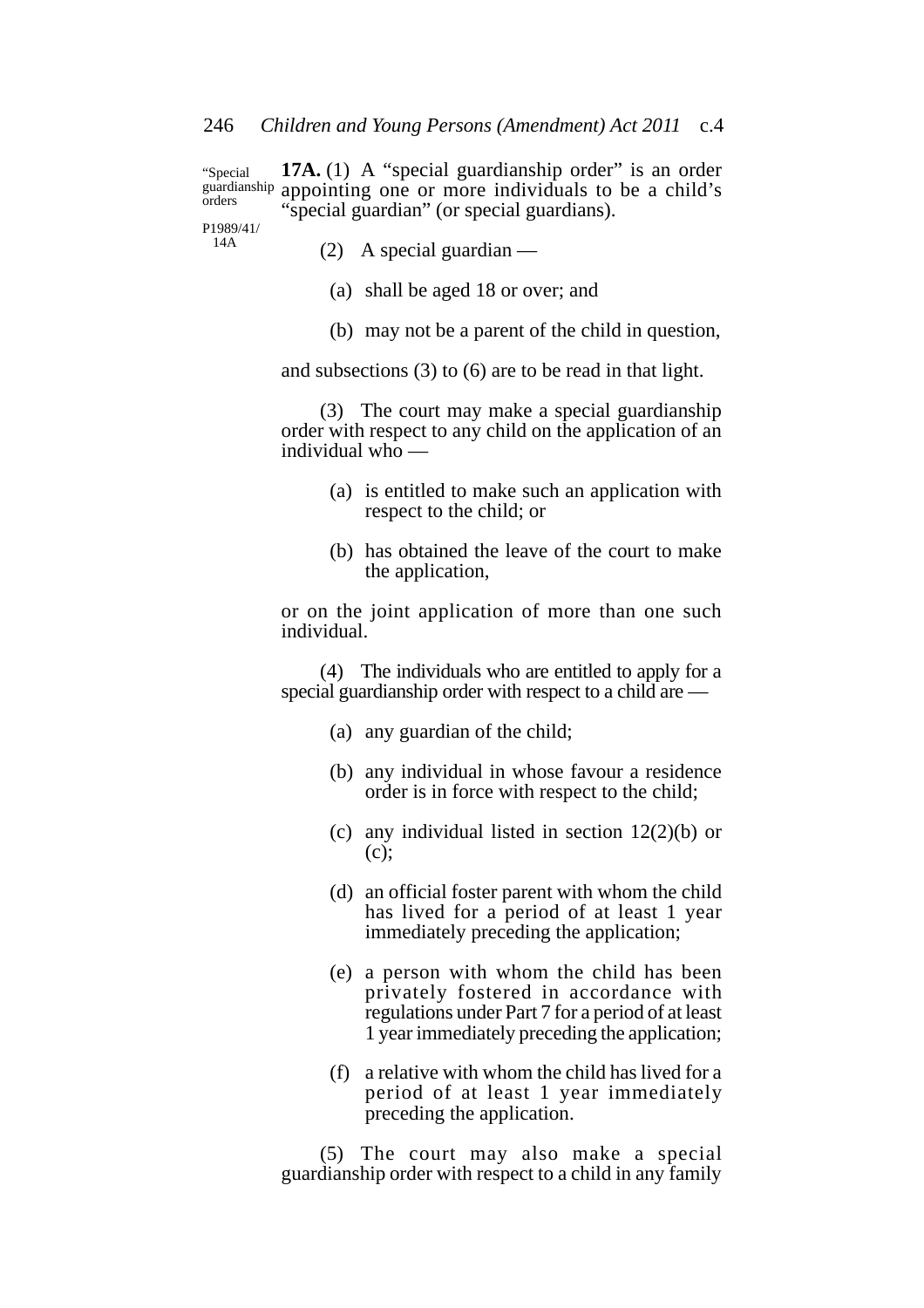proceedings in which a question arises with respect to the welfare of the child if  $-$ 

- (a) an application for the order has been made by an individual who falls within subsection (3)(a) or (b) (or more than one such individual jointly); or
- (b) the court considers that a special guardianship order should be made even though no such application has been made.

(6) No individual may make an application under subsection  $(3)$  or  $(5)(a)$  unless, before the beginning of the period of 3 months ending with the date of the application, the individual has given written notice of his intention to make the application to the Department.

(7) On receipt of such a notice, the Department shall investigate the matter and prepare a report for the court dealing with —

- (a) the suitability of the applicant to be a special guardian; and
- (b) any other matter which the Department considers to be relevant.

(8) The court may itself ask the Department to conduct such an investigation and prepare such a report, and the Department shall do so.

(9) The Department may make such arrangements as it sees fit for any person to act on its behalf in connection with conducting an investigation or preparing a report referred to in subsection (7) or (8).

(10) The court may not make a special guardianship order unless it has received a report dealing with the matters referred to in subsection  $(7)$ .

(11) Section 13 applies in relation to an application for a special guardianship orders as it applies in relation to orders under section 11.

**17B.** (1) Before making a special guardianship order, the guardianship court shall consider whether, if the order were made — Special orders: making

P1989/41/ 14B

(a) a contact order should also be made with respect to the child;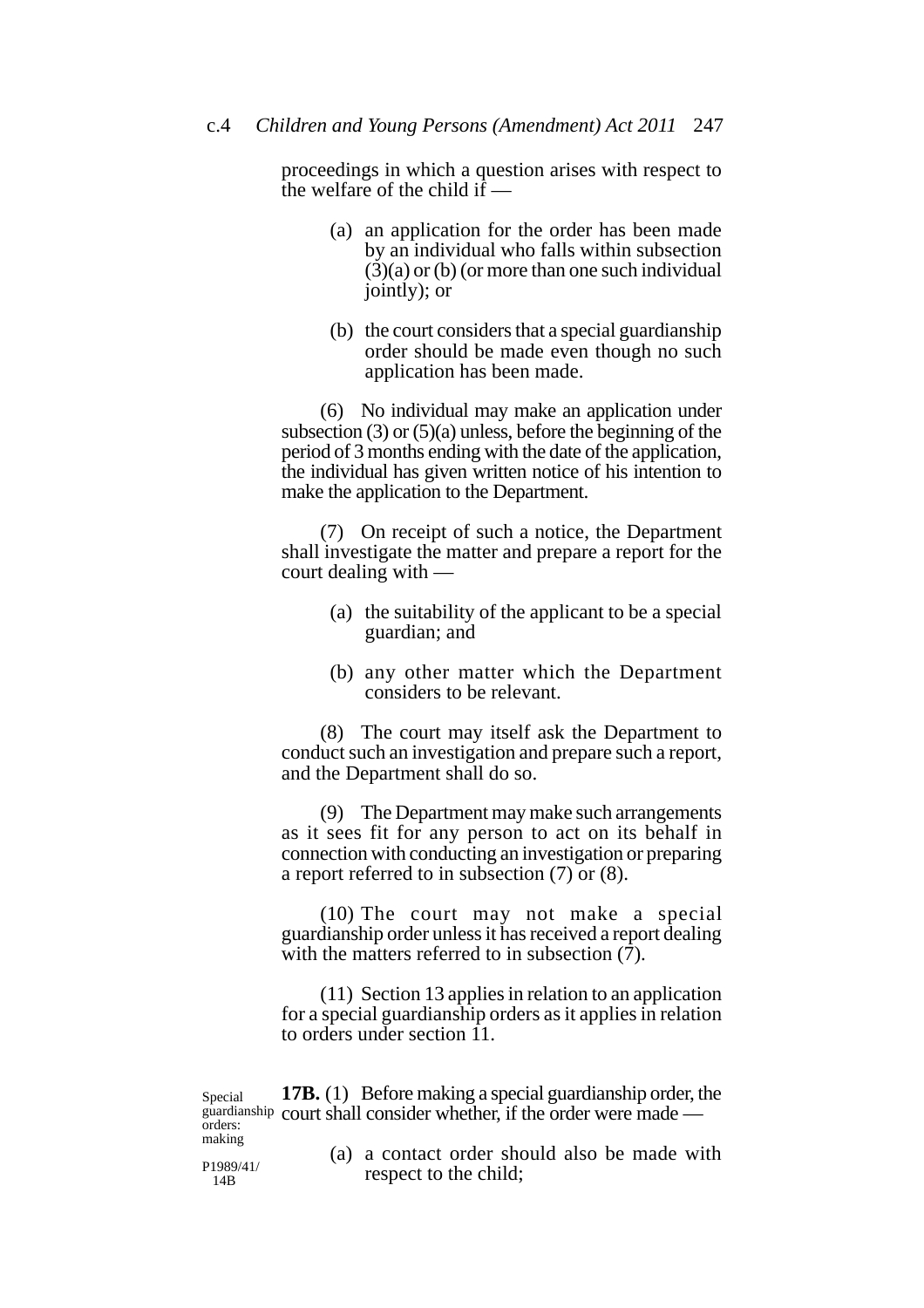- (b) any order in force under section 11 with respect to the child should be varied or discharged; and
- (c) if a contact order made with respect to the child is not discharged, any enforcement order relating to that contact order should be revoked.

(2) On making a special guardianship order, the court may also —

- (a) give leave for the child to be known by a new surname;
- (b) grant the leave required by section 17C(3)(b), either generally or for specified purposes.

**17C.** (1) The effect of a special guardianship order is guardianship that while the order remains in force — Special orders: effect

- P1989/41/14C
- (a) a special guardian appointed by the order has parental responsibility for the child in respect of whom it is made; and
- (b) subject to any other order in force with respect to the child under this Act, a special guardian is entitled to exercise parental responsibility to the exclusion of any other person with parental responsibility for the child (apart from another special guardian).
- (2) Subsection (1) does not affect
	- (a) the operation of any enactment or rule of law which requires the consent of more than 1 person with parental responsibility in a matter affecting the child; or
	- (b) any rights which a parent of the child has in relation to the child's adoption or placement for adoption.

(3) While a special guardianship order is in force with respect to a child, no person may —

- (a) cause the child to be known by a new surname; or
- (b) remove the child from the Island;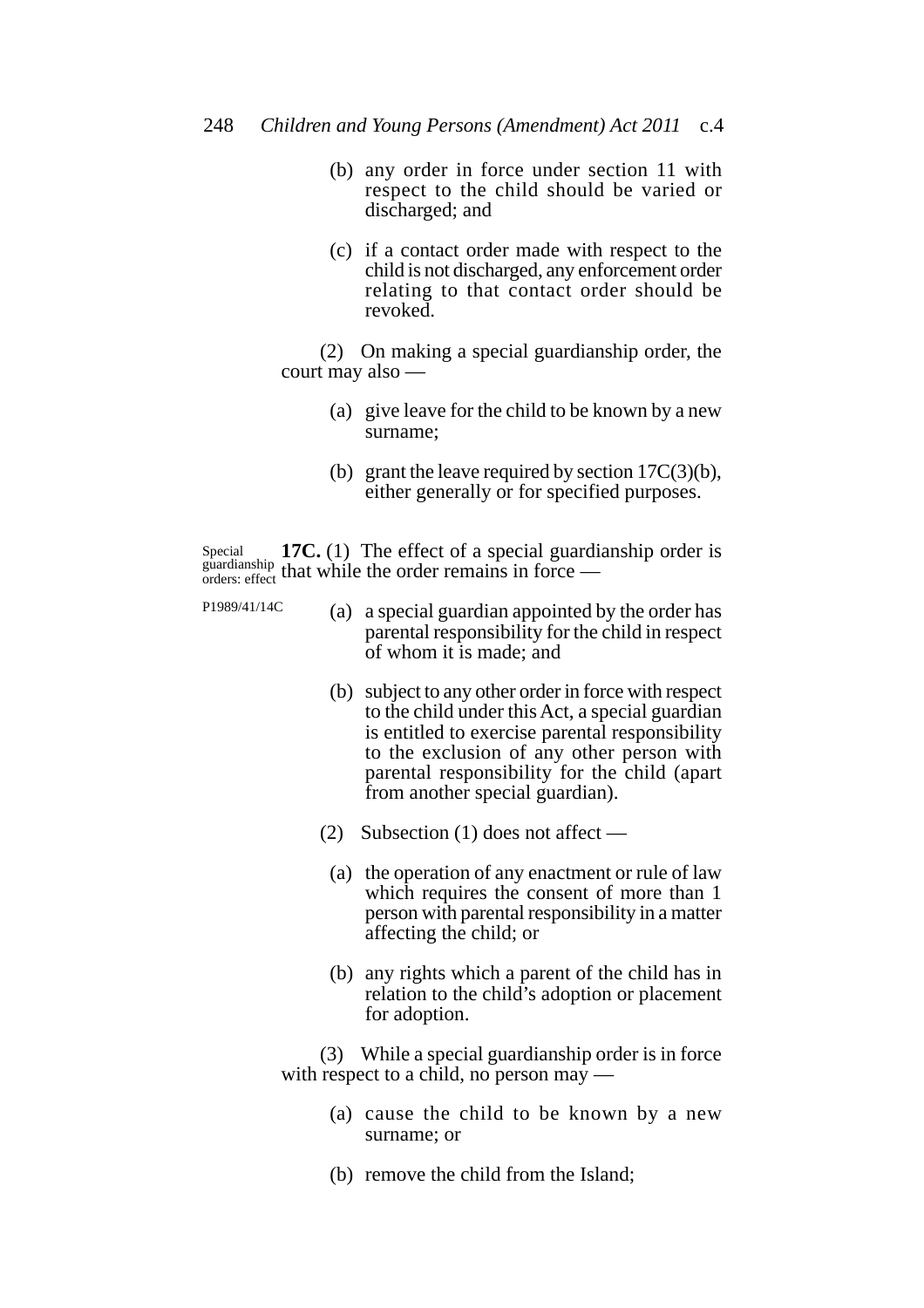without either the written consent of every person who has parental responsibility for the child or the leave of the court.

(4) Subsection (3)(b) does not prevent the removal of a child, for a period of less than 3 months, by a special guardian of the child.

(5) If the child with respect to whom a special guardianship order is in force dies, his special guardian must take reasonable steps to give notice of that fact to —

- (a) each parent of the child with parental responsibility; and
- (b) each guardian of the child;

but if the child has more than one special guardian, and one of them has taken such steps in relation to a particular parent or guardian, any other special guardian need not do so as respects that parent or guardian.

**17D.** (1) The court may vary or discharge a special guardianship order on the application of — Special guardianship orders:

variation and discharge

(a) the special guardian (or any of them, if there are more than one);

P1989/41/ 14D

- (b) any parent or guardian of the child concerned;
- (c) any individual in whose favour a residence order is in force with respect to the child;
- (d) any individual not falling within any of paragraphs (a) to (c) who has, or immediately before the making of the special guardianship order had, parental responsibility for the child;
- (e) the child; or
- (f) the Department.

(2) In any family proceedings in which a question arises with respect to the welfare of a child with respect to whom a special guardianship order is in force, the court may also vary or discharge the special guardianship order if it considers that the order should be varied or discharged, even though no application has been made under subsection (1).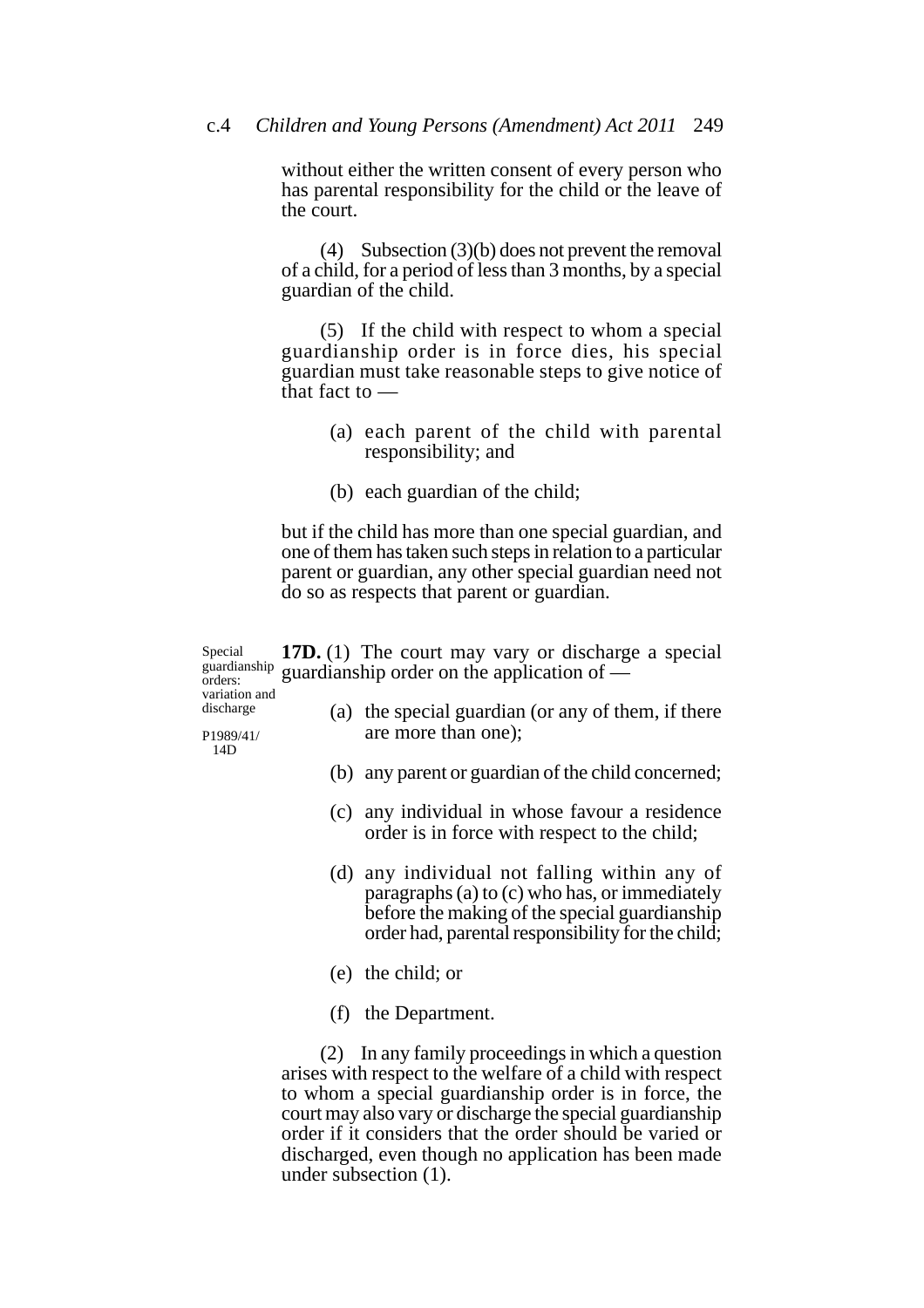(3) The following must obtain the leave of the court before making an application under subsection  $(1)$  —

- (a) the child;
- (b) any parent or guardian of the child;
- (c) any individual falling within subsection  $(1)(d)$ who immediately before the making of the special guardianship order had, but no longer has, parental responsibility for the child.

(4) If the person applying for leave to make an application under subsection  $(1)$  is the child, the court may grant leave only if it is satisfied that the child has sufficient understanding to make the proposed application under subsection (1).

(5) The court may not grant leave to a person falling within subsection  $(3)(b)$  or  $(c)$  unless satisfied that there has been a significant change in circumstances since the making of the special guardianship order.

**17E.** (1) In proceedings in which any question of guardianship making, varying or discharging a special guardianship order arises, the court shall (subject to any rules of  $\text{court)}$  — Special orders: supplementary

P1989/41/ 14E

- (a) draw up a timetable with a view to determining the question without delay; and
- (b) give such directions as it considers appropriate for the purpose of ensuring compliance with the timetable, so far as is reasonably practicable.

(2) Subsection (1) applies also in relation to proceedings in which any other question with respect to a special guardianship order arises.

(3) A special guardianship order, or an order varying one, may contain provisions which are to have effect for a specified period.

(4) Section 12(7) (apart from paragraph (c)) applies in relation to special guardianship orders and orders varying them as it applies in relation to orders under section 11.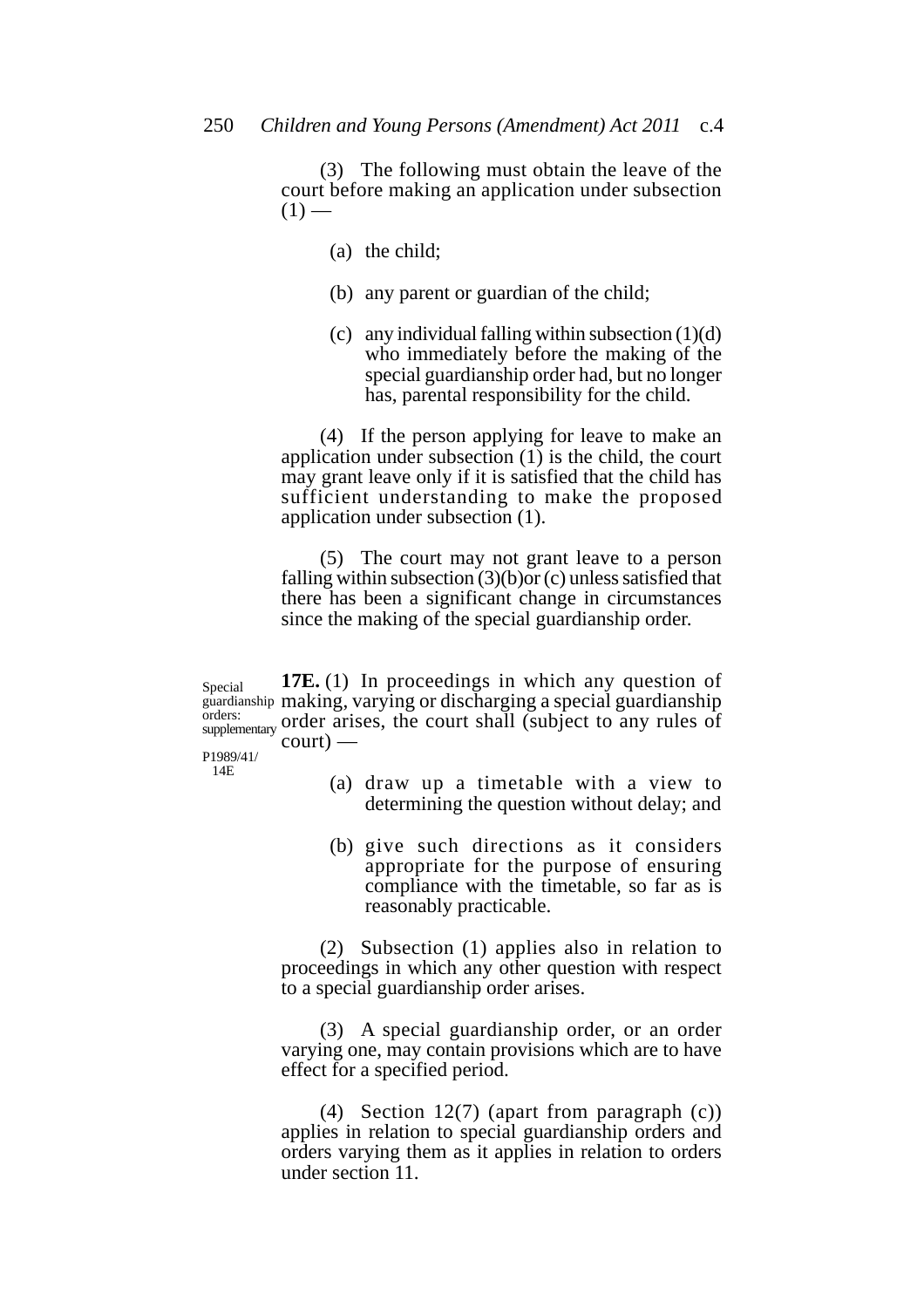**17F.** (1) The Department shall make arrangements for guardianship the provision of special guardianship support services, which means — Special support services

P1989/41/14F

(a) counselling, advice and information; and

(b) such other services as it considers appropriate,

in relation to special guardianship.

(2) The power to make arrangements under subsection  $(1)(\bar{b})$  is to be exercised so as to secure that the Department provides financial support.

(3) At the request of any of the following persons —

- (a) a child with respect to whom a special guardianship order is in force;
- (b) a special guardian;
- (c) a parent;
- (d) any other person who falls within a prescribed description,

the Department may carry out an assessment of that person's needs for special guardianship support services.

(4) The Department may, at the request of any other person, carry out an assessment of that person's needs for special guardianship support services.

(5) If, as a result of an assessment, the Department decides that a person has needs for special guardianship support services, it must then decide whether to provide any such services to that person.

- $(6)$  If
	- (a) the Department decides to provide any special guardianship support services to a person, and
	- (b) the circumstances appear to the Department to warrant it,

the Department shall prepare a plan in accordance with which special guardianship support services are to be provided to him, and keep the plan under review.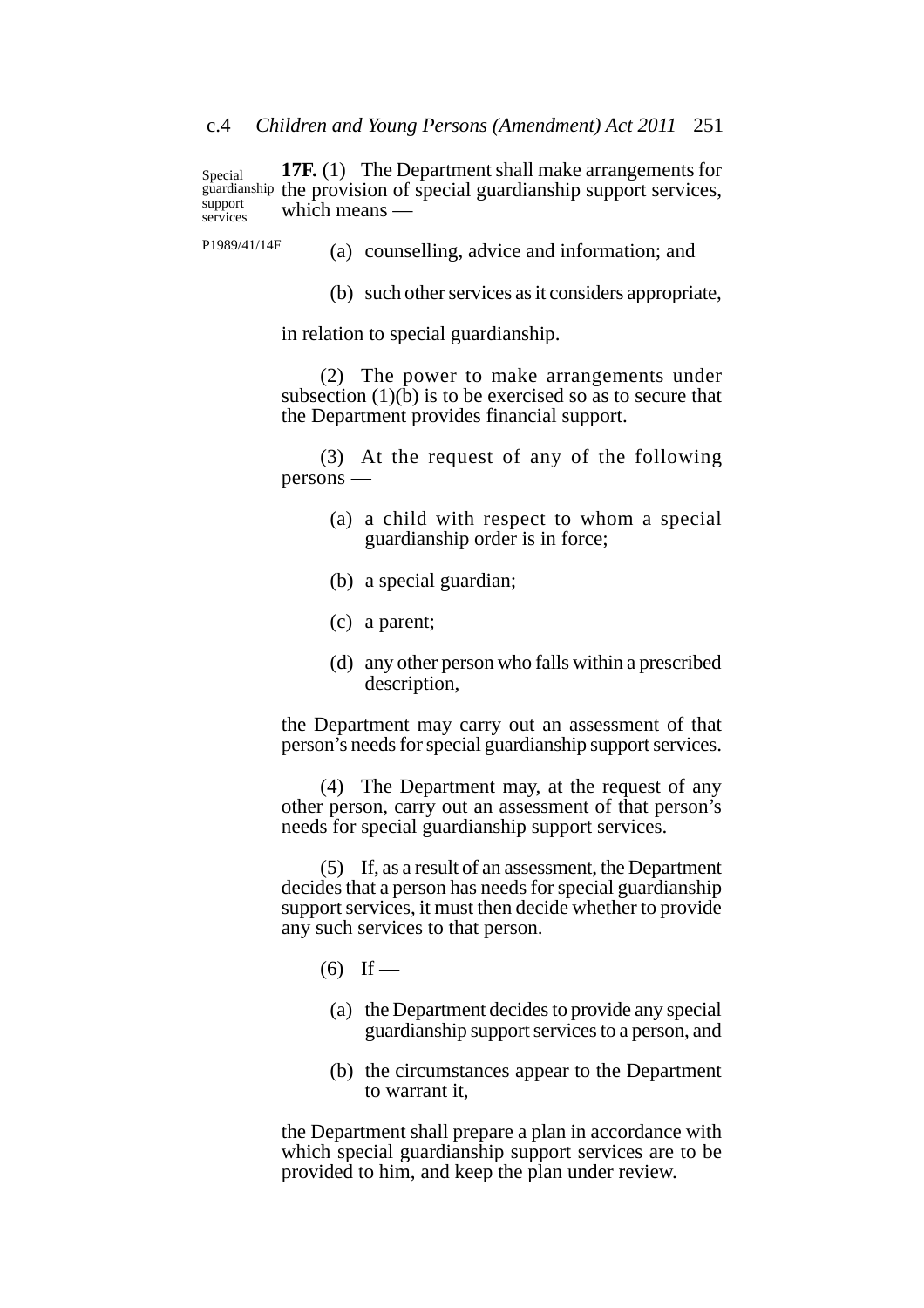(7) The Department may provide special guardianship support services (or any part of them) by securing their provision by another person.

(8) The Department may carry out an assessment of the needs of any person for the purposes of this section at the same time as an assessment of his needs is made under any other provision of this Act or under any other enactment.".

**5.** (1) In section 1 (welfare of the child) in the opening words of subsection (4) after "an order under section 11," insert "a special guardianship order,". **Consequential** 

- (2) In section 6 (appointment of guardian by High Court)
	- (a) in subsection (2) for "or guardian of his" substitute ", guardian or special guardian of his"; and
	- (b) in subsection (4) for "A person" substitute "An individual".
- (3) In section 7 (appointment of guardian by parent etc)
	- (a) for the heading substitute "Appointment of guardian: other cases";
	- (b) in subsection (1) for "person" substitute "individual";
	- (c) in subsection  $(2)$ 
		- (i) for "person" substitute "individual"; and
		- (ii) at the end add "; and a special guardian of a child may appoint another individual to be the child's guardian in the event of his death.";
	- (d) in subsection (3) for "person making it" (in each place) substitute "individual making it";
	- (e) in subsections (4) and (7) for "A person" substitute "An individual";
	- (f) in subsections (5) and (6) for "a person" substitute "an individual" and for "that person" (in each place) substitute "that individual"; and
	- (g) in subsection (8) for "persons" substitute "individuals".

and minor amendments to Children and Young Persons Act 2001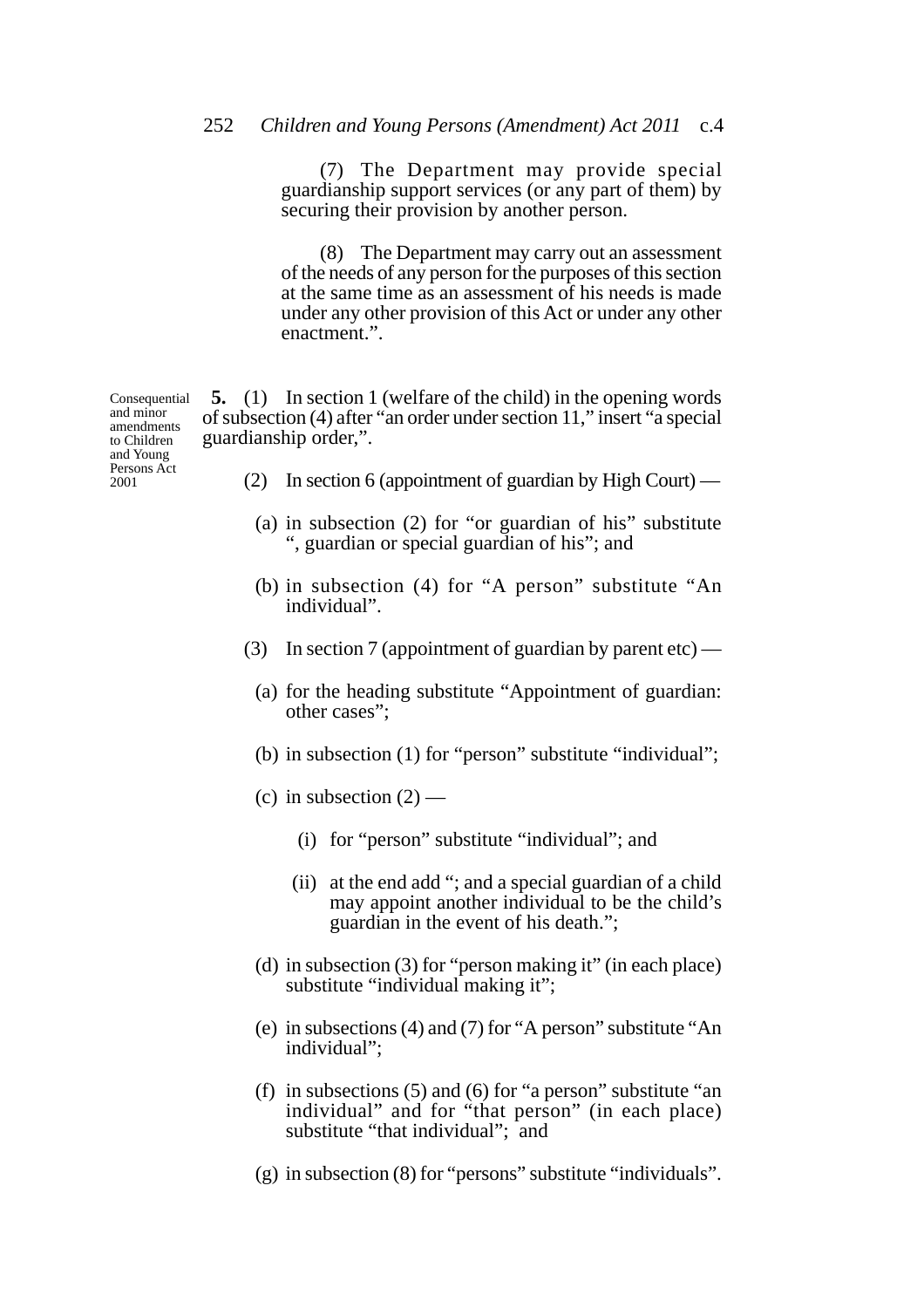(4) In section 8 (termination of appointment) in subsections (1) to  $(5)$  for "person" (in each place) substitute "individual".

(5) In section 102(1) (interpretation: general) after the definition of "secure accommodation" insert —

" "special guardian" and "special guardianship order" have the meanings respectively assigned by section 17A(1);".

**6.** In section 20(1)(a) of the Child Custody Act 1987 (orders Consequential under the Children and Young Persons Act 2001 that are custody orders for the purposes or Part 1) after "section 11" insert " or 17A".

amendment to Child Custody Act 1987

[c.11]